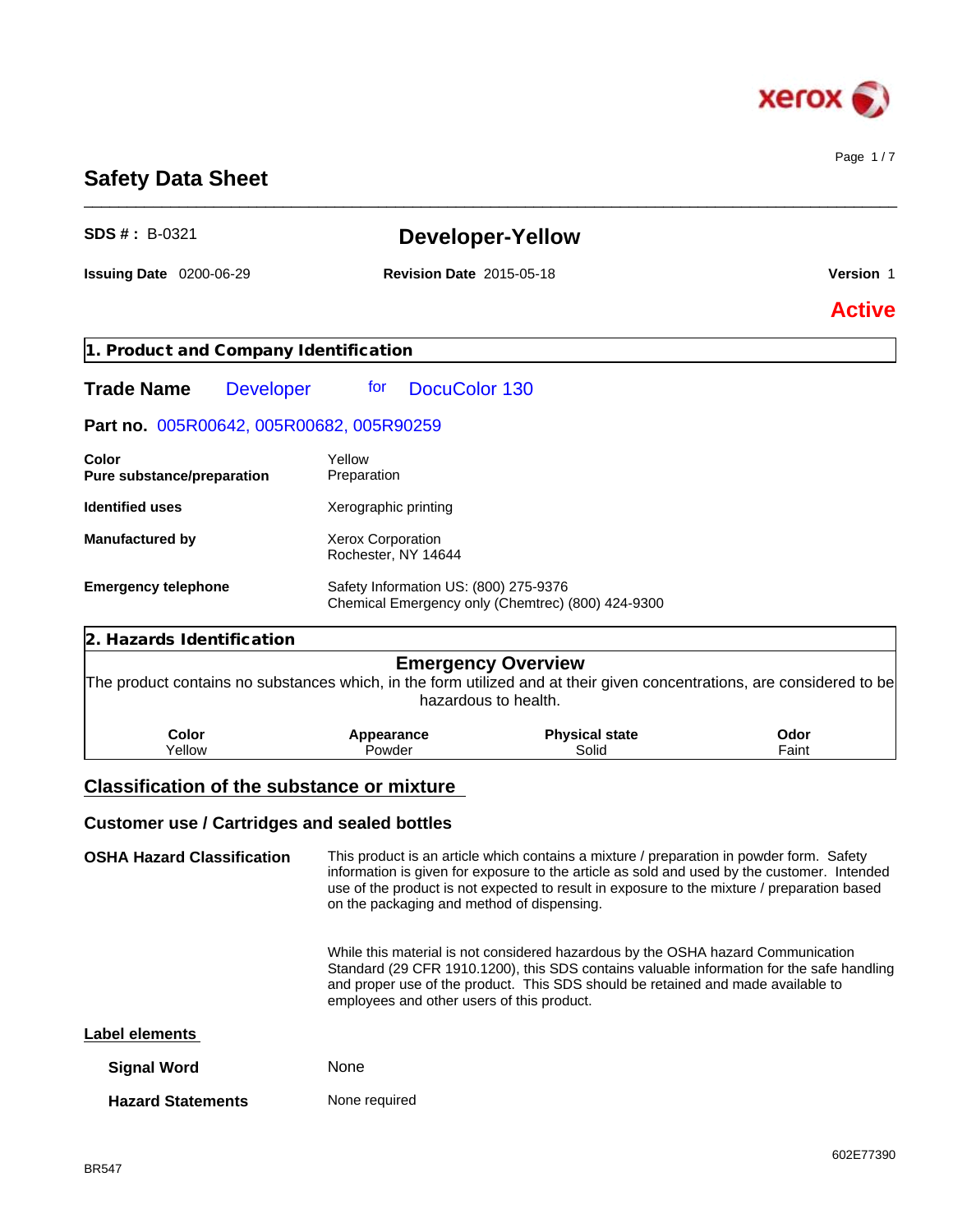

# \_\_\_\_\_\_\_\_\_\_\_\_\_\_\_\_\_\_\_\_\_\_\_\_\_\_\_\_\_\_\_\_\_\_\_\_\_\_\_\_\_\_\_\_\_\_\_\_\_\_\_\_\_\_\_\_\_\_\_\_\_\_\_\_\_\_\_\_\_\_\_\_\_\_\_\_\_\_\_\_\_\_\_\_\_\_\_\_\_\_\_\_\_\_ **SDS # :** B-0321 **Developer-Yellow** Page 2 / 7

| <b>Precautionary Statements</b>                              | None required                                                                                                                                                                |
|--------------------------------------------------------------|------------------------------------------------------------------------------------------------------------------------------------------------------------------------------|
| <b>Potential Health Effects</b>                              |                                                                                                                                                                              |
| <b>Principle Routes of Exposure</b><br><b>Acute toxicity</b> | Inhalation                                                                                                                                                                   |
| <b>Eyes</b>                                                  | No known effect                                                                                                                                                              |
| <b>Skin</b>                                                  | No known effect                                                                                                                                                              |
| <b>Inhalation</b>                                            | No known effect                                                                                                                                                              |
| Ingestion                                                    | No known effect                                                                                                                                                              |
| <b>Chronic effects</b>                                       |                                                                                                                                                                              |
| <b>Main symptoms</b>                                         | Overexposure may cause:<br>mild respiratory irritation similar to nuisance dust.                                                                                             |
| <b>Aggravated medical conditions</b>                         | None under normal use conditions                                                                                                                                             |
| <b>Environmental hazard</b>                                  | The environmental impact of this product has not been fully investigated. However, this<br>preparation is not expected to present significant adverse environmental effects. |

## 3. Composition/Information on Ingredients

| <b>Chemical Name</b> | <b>CAS-No</b> | Weight % |
|----------------------|---------------|----------|
| Ferrite              | 66402-68-4    | 90-95    |
| Polvole Resin        | 186359-26-2   | <10      |
| Yellow Piament       | 77804-81-0    |          |

## 4. First Aid Measures

| <b>General advice</b>             | For external use only. When symptoms persist or in all cases of doubt seek medical advice.<br>Show this material safety data sheet to the doctor in attendance. |
|-----------------------------------|-----------------------------------------------------------------------------------------------------------------------------------------------------------------|
| Eye contact                       | Immediately flush with plenty of water. After initial flushing, remove any contact lenses and<br>continue flushing for at least 15 minutes                      |
| <b>Skin contact</b>               | Wash skin with soap and water                                                                                                                                   |
| <b>Inhalation</b>                 | Move to fresh air                                                                                                                                               |
| Ingestion                         | Rinse mouth with water and afterwards drink plenty of water or milk                                                                                             |
| Notes to physician                | Treat symptomatically                                                                                                                                           |
| <b>Protection of first-aiders</b> | No special protective equipment required                                                                                                                        |
|                                   |                                                                                                                                                                 |

# 5. Fire-Fighting Measures

| <b>Flammable properties</b>    | Not flammable. Will not readily ignite                            |
|--------------------------------|-------------------------------------------------------------------|
| <b>Flash point</b>             | Not applicable                                                    |
| Suitable extinguishing media   | Use water spray or fog; do not use straight streams, Foam         |
| Unsuitable extinguishing media | Do not use a solid water stream as it may scatter and spread fire |
|                                |                                                                   |

**Specific hazards arising from the chemical**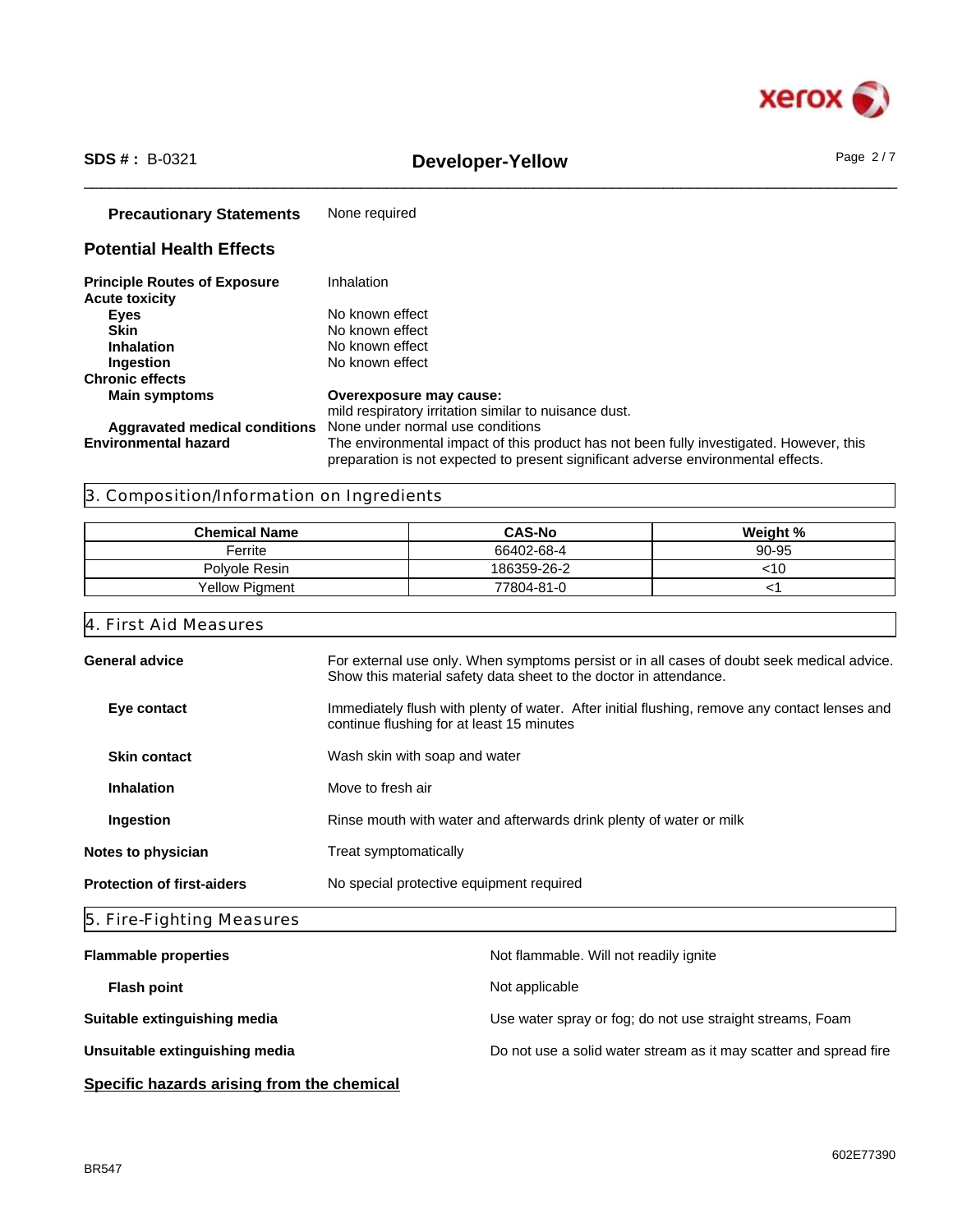

# \_\_\_\_\_\_\_\_\_\_\_\_\_\_\_\_\_\_\_\_\_\_\_\_\_\_\_\_\_\_\_\_\_\_\_\_\_\_\_\_\_\_\_\_\_\_\_\_\_\_\_\_\_\_\_\_\_\_\_\_\_\_\_\_\_\_\_\_\_\_\_\_\_\_\_\_\_\_\_\_\_\_\_\_\_\_\_\_\_\_\_\_\_\_ **SDS # :** B-0321 **Developer-Yellow** Page 3 / 7

| <b>Hazardous combustion products</b>    | Hazardous decomposition products due to incomplete<br>combustion, Carbon oxides, Nitrogen oxides (NOx) |
|-----------------------------------------|--------------------------------------------------------------------------------------------------------|
| <b>Explosion Data</b>                   |                                                                                                        |
| <b>Sensitivity to Mechanical Impact</b> | Not impact sensitive                                                                                   |
| <b>Sensitivity to Static Discharge</b>  | Fine dust dispersed in air, in sufficient concentrations, and in the                                   |
|                                         | presence of an ignition source is a potential dust explosion                                           |
|                                         | hazard                                                                                                 |

### **Protective Equipment and Precautions for Firefighters**

In the event of fire and/or explosion do not breathe fumes. Wear fire/flame resistant/retardant clothing. Use self-contained pressure-demand breathing apparatus if needed to prevent exposure to smoke or airborne toxins.

| Avoid breathing dust<br><b>Personal Precautions</b>                                                                                                                                                      |
|----------------------------------------------------------------------------------------------------------------------------------------------------------------------------------------------------------|
| <b>Environmental Precautions</b><br>No special environmental precautions required                                                                                                                        |
| Prevent dust cloud<br><b>Methods for containment</b>                                                                                                                                                     |
| Methods for cleaning up<br>Prevent dust cloud. Sweep up or vacuum up spillage and collect in suitable container for<br>disposal. Use non-sparking tools and equipment.                                   |
| <b>Other Information</b><br>The environmental impact of this product has not been fully investigated. However, this<br>preparation is not expected to present significant adverse environmental effects. |
| 7. Handling and Storage                                                                                                                                                                                  |
| Handle in accordance with good industrial hygiene and safety practice<br>Advice on safe handling<br>Avoid dust accumulation in enclosed space<br>Prevent dust cloud                                      |
| Keep container tightly closed in a dry and well-ventilated place<br><b>Technical measures/Storage</b><br>conditions<br>Store at room temperature                                                         |
| None under normal use condtions<br><b>Hygiene measures</b>                                                                                                                                               |
| 8. Exposure Controls/Personal Protection                                                                                                                                                                 |

### **Exposure guidelines**

**Product information**

**ACGIH TLV TWA** 10 mg/m<sup>3</sup> (inhalable particles) **ACGIH TLV TWA** 3 mg/m<sup>3</sup> (respirable dust) **OSHA PEL TWA** 15 mg/m<sup>3</sup> (total dust) **OSHA PEL TWA** 5 mg/m<sup>3</sup> (respirable dust) **Xerox Exposure Limit**  $2.5 \text{ mg/m}^3$  (total dust) **Xerox Exposure Limit** 0.4 mg/m<sup>3</sup> (respirable dust)

### **Other Information**

The results obtained from a Xerox sponsored Chronic Toner Inhalation Study demonstrated no lung changes in rats for the lowest (1 mg/m<sup>3</sup> ) exposure level (the level most relevant to potential human exposure). A very slight degree of fibrosis was noted in 25% of animals at the middle (4mg/m<sup>3</sup>) exposure level, while a slight degree of fibrosis was noted in all the animals at the highest (16 mg/m<sup>3</sup> ) exposure level. These findings are attributed to "lung overloading", a generic response to excessive amounts of any dust retained in the lungs for a prolonged period. This study was conducted using a special test toner to comply with an EPA testing protocol.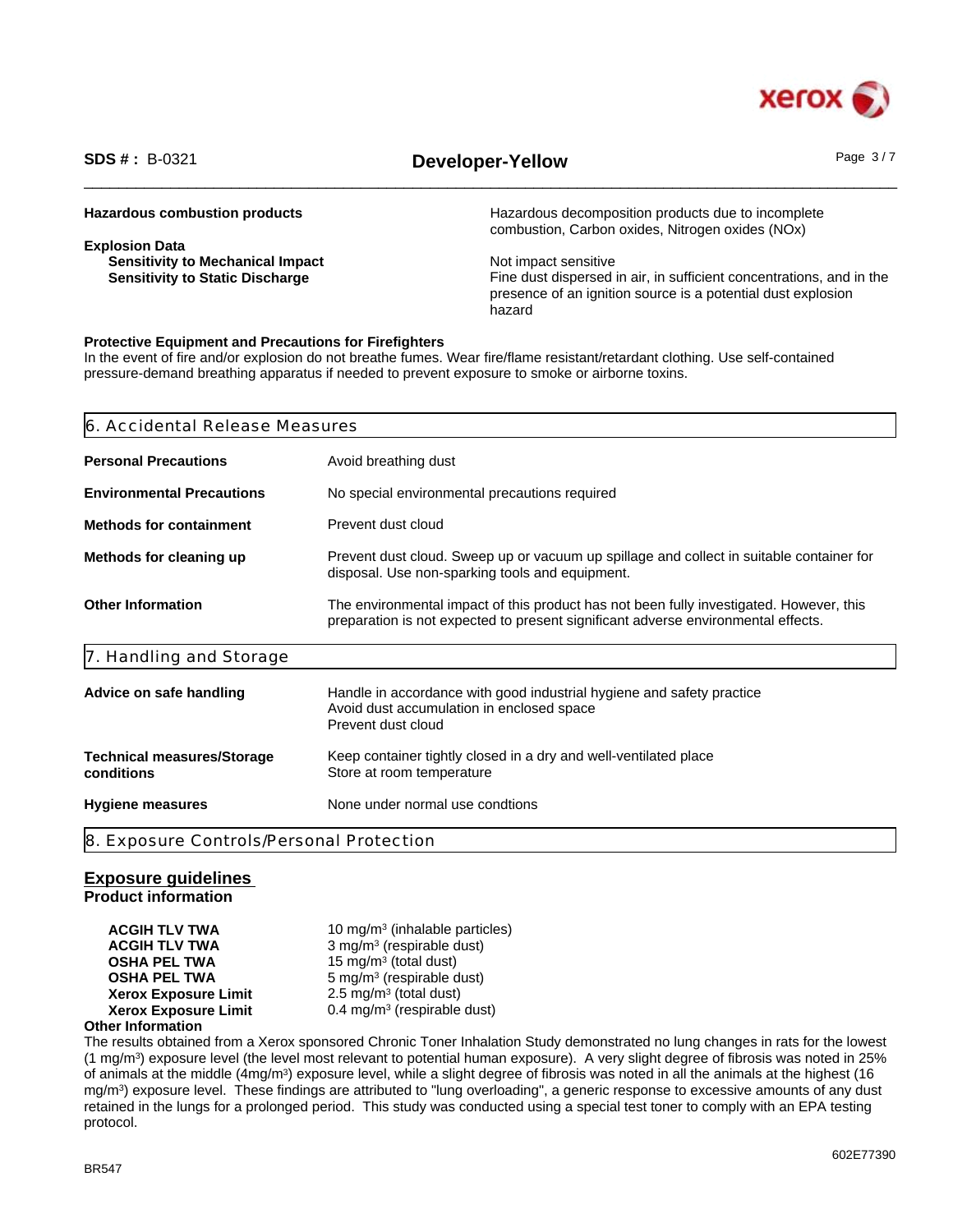

### **Occupational Exposure Controls**

**Engineering measures** None under normal use conditions

# **Personal Protective Equipment**

### **Customer use / Cartridges and sealed bottles**

| <b>Respiratory protection</b> | No special protective equipment required |
|-------------------------------|------------------------------------------|
| <b>Eye/Face protection</b>    | No special protective equipment required |
| Skin and body protection      | No special protective equipment required |
| <b>Hand protection</b>        | No special protective equipment required |

# 9. Physical and Chemical Properties

| Appearance<br><b>Odor threshold</b><br>рH<br><b>Flash point</b>                                                                                                                                                                                                                                | Not applicable<br>Not applicable<br>Not applicable                                                                                                                                                                                                                 | Powder | Odor<br><b>Physical state</b><br>Color<br><b>Boiling</b><br>point/range | Faint<br>Solid<br>Yellow<br>Not applicable                                                   |
|------------------------------------------------------------------------------------------------------------------------------------------------------------------------------------------------------------------------------------------------------------------------------------------------|--------------------------------------------------------------------------------------------------------------------------------------------------------------------------------------------------------------------------------------------------------------------|--------|-------------------------------------------------------------------------|----------------------------------------------------------------------------------------------|
| <b>Autoignition</b><br>temperature                                                                                                                                                                                                                                                             | Not applicable                                                                                                                                                                                                                                                     |        |                                                                         |                                                                                              |
| <b>Flammability Limits in Air</b>                                                                                                                                                                                                                                                              | Not applicable                                                                                                                                                                                                                                                     |        |                                                                         |                                                                                              |
| <b>Explosive properties</b><br>Vapor pressure<br>Vapor density<br><b>Water solubility</b><br><b>Viscosity</b><br><b>Partition coefficient</b><br><b>Evaporation rate</b><br><b>Melting point/range</b><br><b>Freezing point</b><br><b>Decomposition temperature</b><br><b>Specific gravity</b> | source is a potential dust explosion hazard<br>Not applicable<br>Not applicable<br>Negligible<br>Not applicable<br>Not applicable<br>Not applicable<br>Not determined<br>Not applicable<br>Not determined<br>$\tilde{\phantom{a}}$<br>$\sim$ 5 (carrier component) |        |                                                                         | Fine dust dispersed in air, in sufficient concentrations, and in the presence of an ignition |

## 10. Stability and Reactivity

| <b>Reactivity</b>     | No dangerous reaction known under conditions of normal use |
|-----------------------|------------------------------------------------------------|
| <b>Stability</b>      | Stable under normal conditions                             |
| Incompatible products | None                                                       |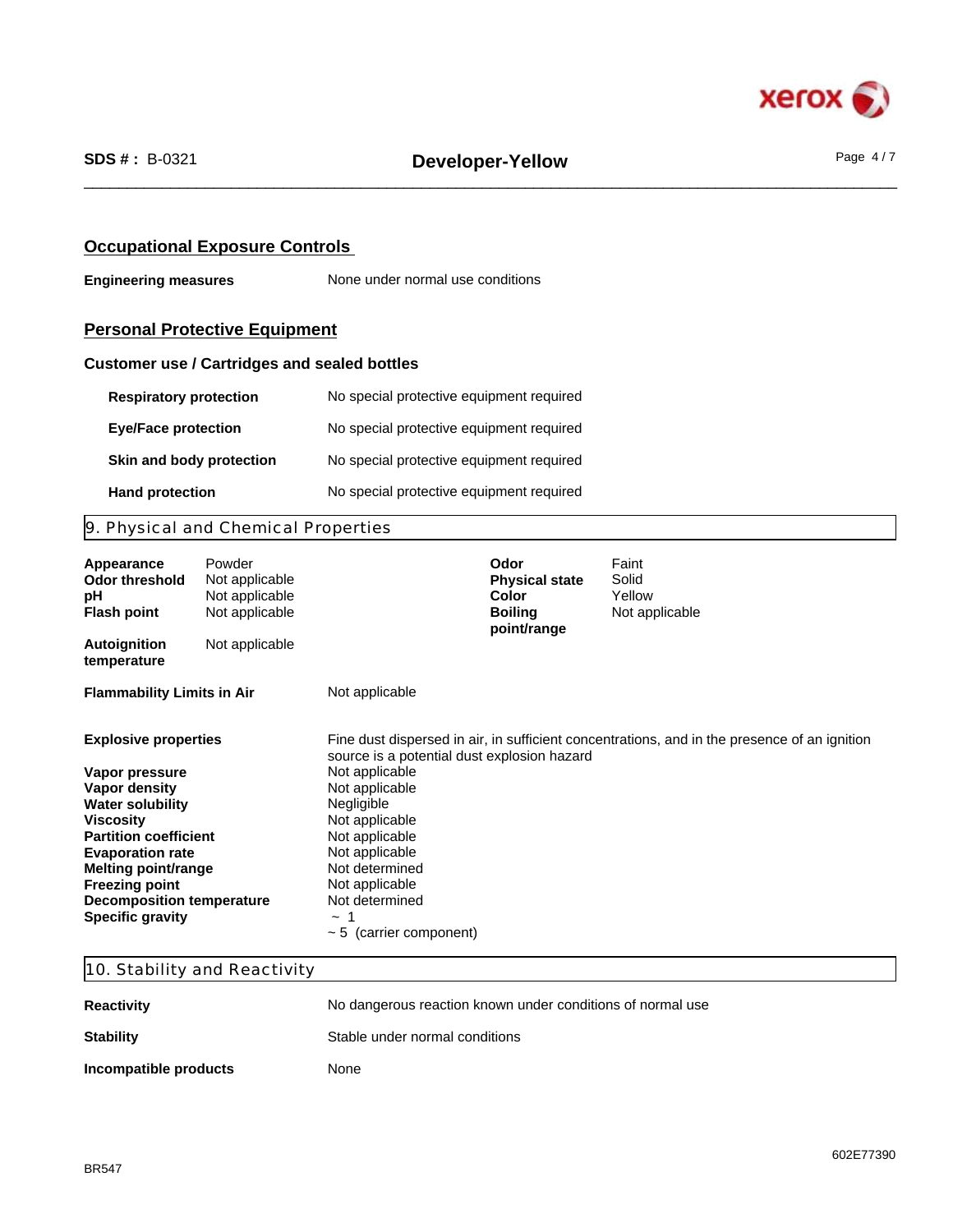

| <b>Conditions to Avoid</b><br>Prevent dust cloud                                                                                                                                                                                                                                                                                                                                                                                                                                                                                               |  |
|------------------------------------------------------------------------------------------------------------------------------------------------------------------------------------------------------------------------------------------------------------------------------------------------------------------------------------------------------------------------------------------------------------------------------------------------------------------------------------------------------------------------------------------------|--|
| Fine dust dispersed in air, in sufficient concentrations, and in the presence of an ignition<br>source is a potential dust explosion hazard                                                                                                                                                                                                                                                                                                                                                                                                    |  |
| Hazardous Decomposition Products None under normal use                                                                                                                                                                                                                                                                                                                                                                                                                                                                                         |  |
| <b>Hazardous polymerization</b><br>Hazardous polymerization does not occur                                                                                                                                                                                                                                                                                                                                                                                                                                                                     |  |
| <b>Hazardous reactions</b><br>None under normal processing                                                                                                                                                                                                                                                                                                                                                                                                                                                                                     |  |
| 11. Toxicological Information                                                                                                                                                                                                                                                                                                                                                                                                                                                                                                                  |  |
| The toxicity data noted below is based on the test results of similar reprographic materials.                                                                                                                                                                                                                                                                                                                                                                                                                                                  |  |
| <b>Acute toxicity</b><br><b>Product information</b>                                                                                                                                                                                                                                                                                                                                                                                                                                                                                            |  |
| <b>Irritation</b><br>No skin irritation, No eye irritation<br>LD50 Oral<br>$> 5$ g/kg (rat)<br><b>LD50 Dermal</b><br>$> 5$ g/kg (rabbit)<br>$> 5$ mg/L (rat, 4 hr)<br><b>LC50 Inhalation:</b>                                                                                                                                                                                                                                                                                                                                                  |  |
| No known effect<br><b>Eyes</b><br><b>Skin</b><br>No known effect<br>No known effect<br><b>Inhalation</b><br>No known effect<br>Ingestion                                                                                                                                                                                                                                                                                                                                                                                                       |  |
| <b>Chronic toxicity</b>                                                                                                                                                                                                                                                                                                                                                                                                                                                                                                                        |  |
| <b>Product information</b><br><b>Chronic effects</b><br>No known effects under normal use conditions<br>Overexposure may cause: mild respiratory irritation similar to nuisance dust.<br><b>Main symptoms</b><br>Aggravated medical conditions None under normal use conditions<br>Carcinogenicity<br>Contains no ingredient listed as a carcinogen.<br><b>Other toxic effects</b><br><b>Product information</b><br>No sensitization responses were observed<br><b>Sensitization</b><br>Not mutagenic in AMES Test<br><b>Mutagenic effects</b> |  |
| None known<br><b>Target organ effects</b><br>None known<br>Other adverse effects                                                                                                                                                                                                                                                                                                                                                                                                                                                               |  |
| <b>Aspiration Hazard</b><br>Not applicable                                                                                                                                                                                                                                                                                                                                                                                                                                                                                                     |  |

# 12. Ecological Information

### **Ecotoxicity**

The environmental impact of this product has not been fully investigated. However, this preparation is not expected to present significant adverse environmental effects.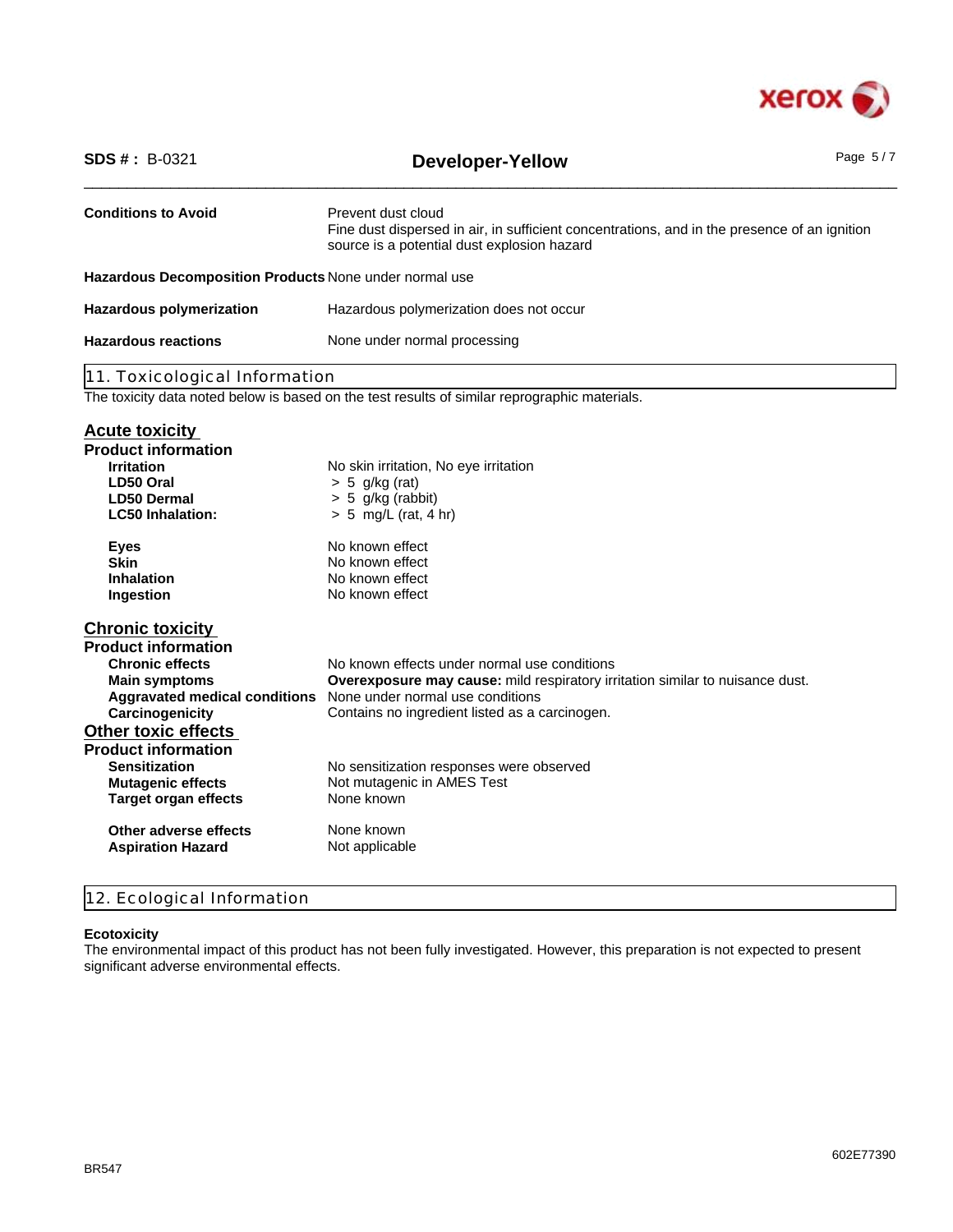

\_\_\_\_\_\_\_\_\_\_\_\_\_\_\_\_\_\_\_\_\_\_\_\_\_\_\_\_\_\_\_\_\_\_\_\_\_\_\_\_\_\_\_\_\_\_\_\_\_\_\_\_\_\_\_\_\_\_\_\_\_\_\_\_\_\_\_\_\_\_\_\_\_\_\_\_\_\_\_\_\_\_\_\_\_\_\_\_\_\_\_\_\_\_ **SDS # :** B-0321 **Developer-Yellow** Page 6 / 7

| <b>Waste Disposal Methods</b> | This material, as supplied, is not a hazardous waste according to Federal regulations (40<br>CFR 261). This material could become a hazardous waste if it is mixed with or otherwise<br>comes in contact with a hazardous waste, if chemical additions are made to this material, or<br>if the material is processed or otherwise altered. Consult 40 CFR 261 to determine whether<br>the altered material is a hazardous waste. Consult the appropriate state, regional, or local<br>regulations for additional requirements. |  |
|-------------------------------|--------------------------------------------------------------------------------------------------------------------------------------------------------------------------------------------------------------------------------------------------------------------------------------------------------------------------------------------------------------------------------------------------------------------------------------------------------------------------------------------------------------------------------|--|
| <b>Contaminated packaging</b> | Dispose of in accordance with local regulations.                                                                                                                                                                                                                                                                                                                                                                                                                                                                               |  |

**Note** This material is not subject to regulation as a hazardous material for shipping.

|  | 15. Regulatory Information |  |
|--|----------------------------|--|
|  |                            |  |

### **OSHA Regulatory Status**

This product is an article which contains a mixture / preparation in powder form. Safety information is given for exposure to the article as sold and used by the customer. Intended use of the product is not expected to result in exposure to the mixture / preparation based on the packaging and method of dispensing.

While this material is not considered hazardous by the OSHA hazard Communication Standard (29 CFR 1910.1200), this SDS contains valuable information for the safe handling and proper use of the product. This SDS should be retained and made available to employees and other users of this product.

### **International Inventories**

| TSCA            | Complies |
|-----------------|----------|
| <b>DSL/NDSL</b> | Complies |

### **U.S. Federal Regulations**

### **SARA 313**

Section 313 of Title III of the Superfund Amendments and Reauthorization Act of 1986 (SARA). This product does not contain any chemicals which are subject to the reporting requirements of the Act and Title 40 of the Code of Federal Regulations, Part 372. **Clean Water Act**

This product is not regulated as a pollutant pursuant to the Clean Water Act (40 CFR 122.21 and 40 CFR 122.42).

**Clean Air Act, Section 112 Hazardous Air Pollutants (HAPs) (see 40 CFR 61)**

This product is not regulated as a hazardous air pollutant (HAPS) under Section 112 of the Clean Air Act Amendments of 1990. **CERCLA**

This material, as supplied, does not contain any substances regulated as hazardous substances under the Comprehensive Environmental Response Compensation and Liability Act (CERCLA) (40 CFR 302) or the Superfund Amendments and Reauthorization Act (SARA) (40 CFR 355). There may be specific reporting requirements at the local, regional, or state level pertaining to releases of this material.

### **TSCA**

TSCA 12(b) does not apply to this product.

### **U.S. State Regulations**

### **California Proposition 65**

This product does not contain any Proposition 65 chemicals.

### **U.S. State Right-to-Know Regulations**